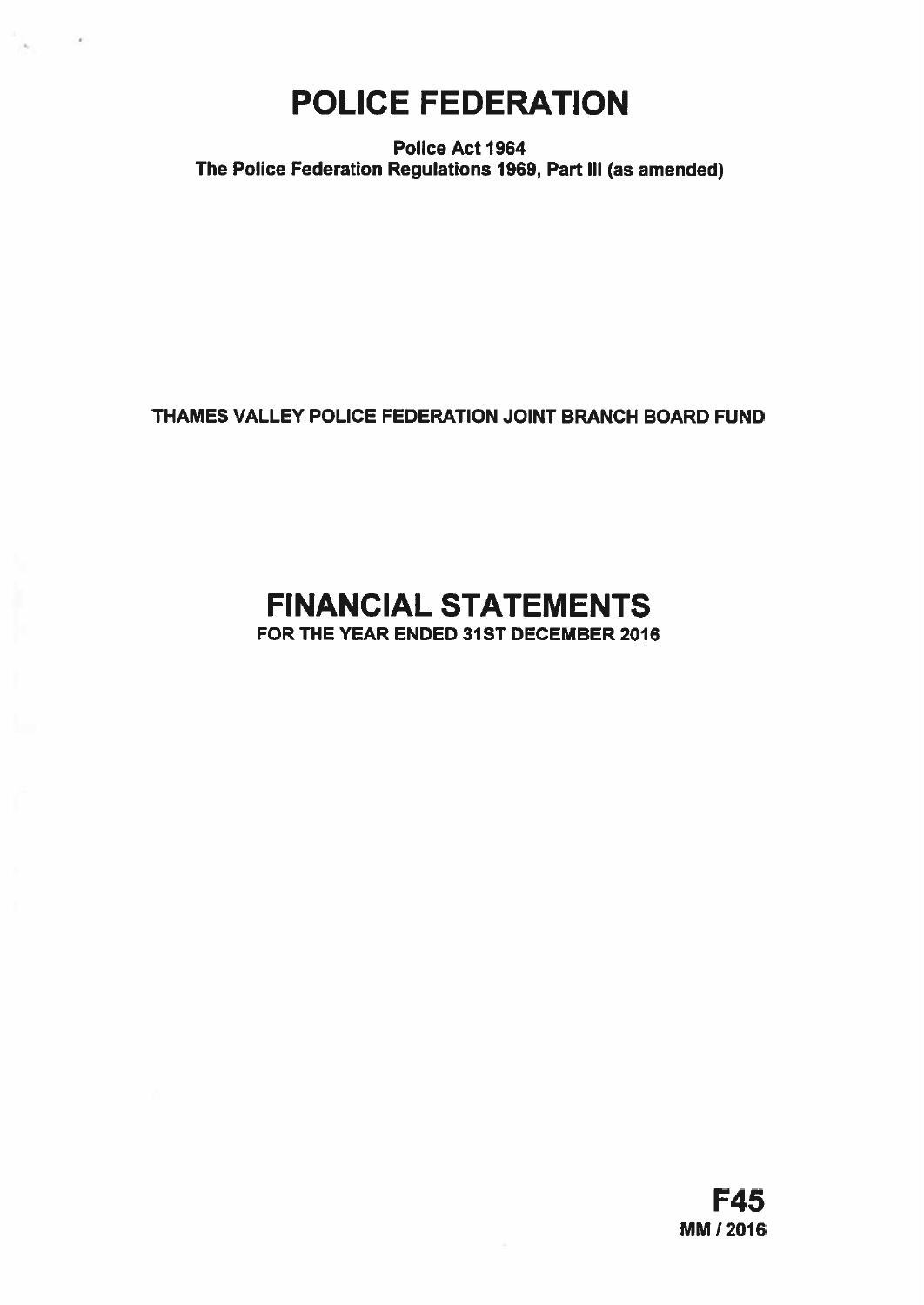## THAMES VALLEY POLICE FEDERATION JOINT BRANCH BOARD FUND

## YEAR ENDED 31ST DECEMBER 2016

| <b>CHAIRMAN</b>  | <b>Graham Smith</b><br><b>76 Wellington Street</b><br><b>Thame</b><br>Oxfordshire<br>OX9 3BN                                                    |
|------------------|-------------------------------------------------------------------------------------------------------------------------------------------------|
| <b>SECRETARY</b> | Clive Benson<br><b>76 Wellington Street</b><br><b>Thame</b><br>Oxfordshire<br>OX9 3BN                                                           |
| <b>TREASURER</b> | William Boyle<br>76 Wellington Street<br>Thame<br><b>Oxfordshire</b><br>OX9 3BN                                                                 |
| <b>AUDITORS</b>  | George Hay & Company,<br><b>Chartered Accountants,</b><br><b>Statutory Auditors,</b><br>83 Cambridge Street,<br>Pimlico,<br>London.<br>SW1V 4PS |
| <b>TRUSTEES</b>  | <b>Susan Yates</b><br>76 Wellington Street<br>Thame<br>Oxfordshire<br>OX9 3BN                                                                   |
|                  | <b>Juliet Rudkin</b><br><b>76 Wellington Street</b><br>Thame<br>Oxfordshire<br>OX9 3BN                                                          |
|                  | <b>Nigel Snell</b><br>76 Wellington Street<br>Thame<br>Oxfordshire<br>OX9 3BN                                                                   |

 $\sim$ 

۰.

## SHOW NAMES AND ADDRESSES OF ABOVE OFFICIALS AND QUALIFICATIONS OF AUDITORS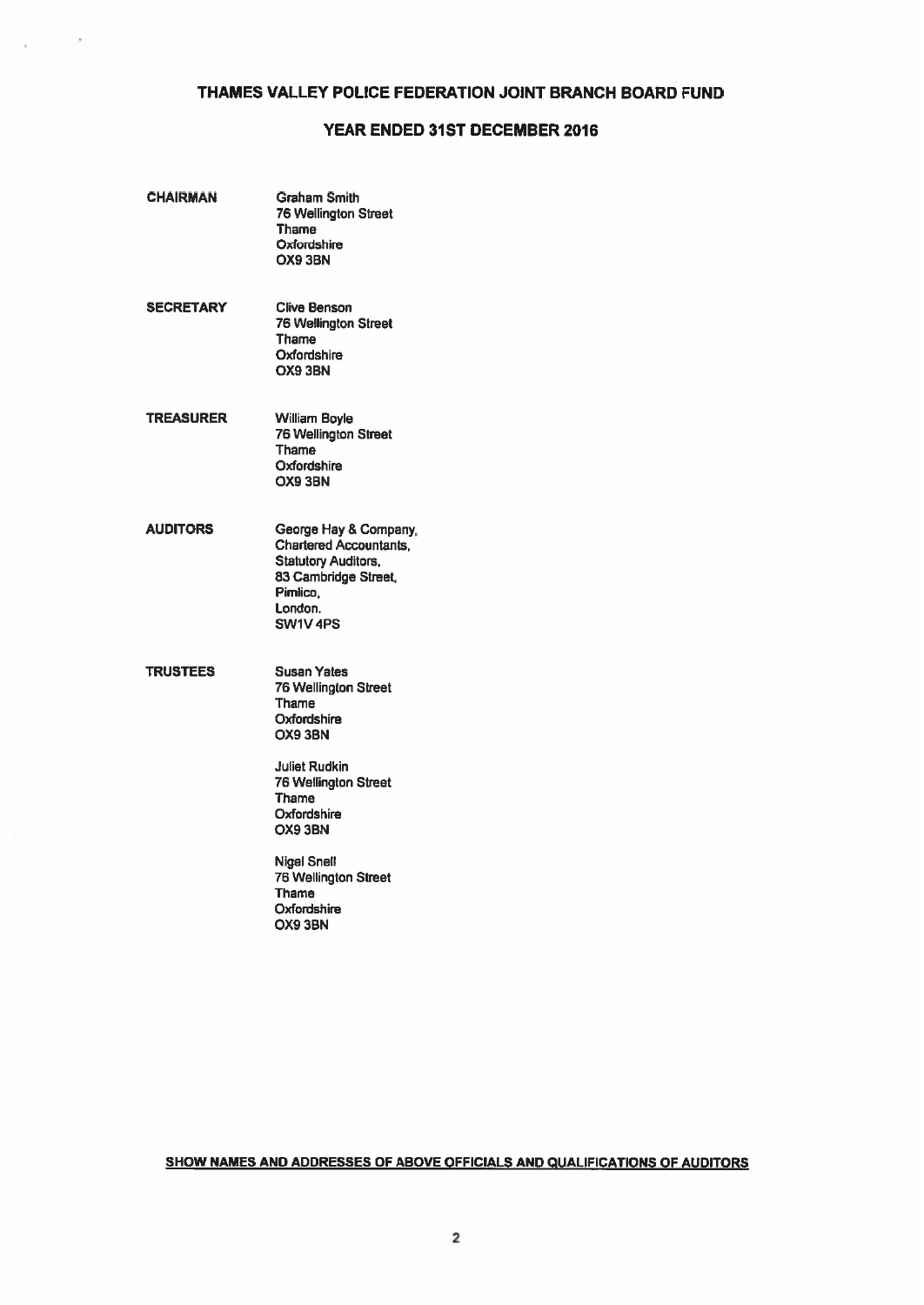## INDEPENDENT AUDITORS REPORT TO THE MEMBERS OF THAMES VALLEY POLICE FEDERATION JOINT BRANCH BOARD FUND

We have audited the Financial Statements of the Thames Valley Police Federation Joint Branch Board Fund for the year ended 31st December 2016, which comprise the Statement of Income and Retained Earnings, Statement of Financial Position, and Notes to the Financial Statements. The Financial Statements have been prepared under the requirements of the Police Federation Regulations and Fund Rules and adopting the measurement principles of FRS 102, 'The Financial Reporting Standard applicable in the UK and Republic of

This repor<sup>t</sup> is made solely to the Fund's members, as <sup>a</sup> body. Our audit work has been undertaken so that we might state to the Fund's members those matters we are required to state to them in an auditor's report and for no other purpose. To the fullest extent permitted by law, we do not accep<sup>t</sup> or assume responsibility to anyone other than the Fund and the Fund's members as <sup>a</sup> body, for our audit work, for this report, or for the opinions we have formed.

#### Respective Responsibilities of the Management Committee and Auditors

As explained more fully in the Statement of Management Committee's Responsibilities set out in the notes to the Financial Statements the managemen<sup>t</sup> committee are responsible for the preparation of the Financial Statements and for being satisfied that they fairly reflect the state of the Fund's affairs as at 31st December 2016 and of its results for the year then ended.

Our responsibility is to audit and express an opinion on the Financial Statements in accordance wIth applicable law and International Standards on Auditing (UK and Ireland). Those standards require us to comply with the Auditing Practices Board's Ethical Standards for Auditors.

#### Scope of the audit of the Financial Statements

An audit involves obtaining evidence about the amounts and disclosures in the Financial Statements sufficient to give reasonable assurance that the Financial Statements are free from material misstatement, whether caused by fraud or error. This includes an assessment of: whether the accounting policies are appropriate to the Fund's circumstances and have been consistently applied and adequately disclosed: the reasonableness of significant accounting estimates made by the managemen<sup>t</sup> committee; and the overall presentation of the Financial Statements.

#### Opinion on Financial Statements

In our opinion the Financial Statements:

- fairly reflect the state of the Fund's affairs as at 31st December 2016 and of its results for the year then ended;
- have been properly prepared in accordance with the measurement principles of United Kingdom Generally Accepted Accounting Practice; and
- have been prepared in accordance with the Police Federation Regulations and Fund Rules.

#### Other Matters

The Financial Statements for the year ended 31st December <sup>2016</sup> includes all funds raised for the purpose of the Joint Branch Board Fund in accordance with Regulation <sup>2</sup> Police Federation (Amendment) Regulations 2015.

Signed: ..

George Hay & Company Chartered Accountants & Statutory Auditors 83 Cambridge Street Pimlico London Dated: 26th January 2017 SW1V 4PS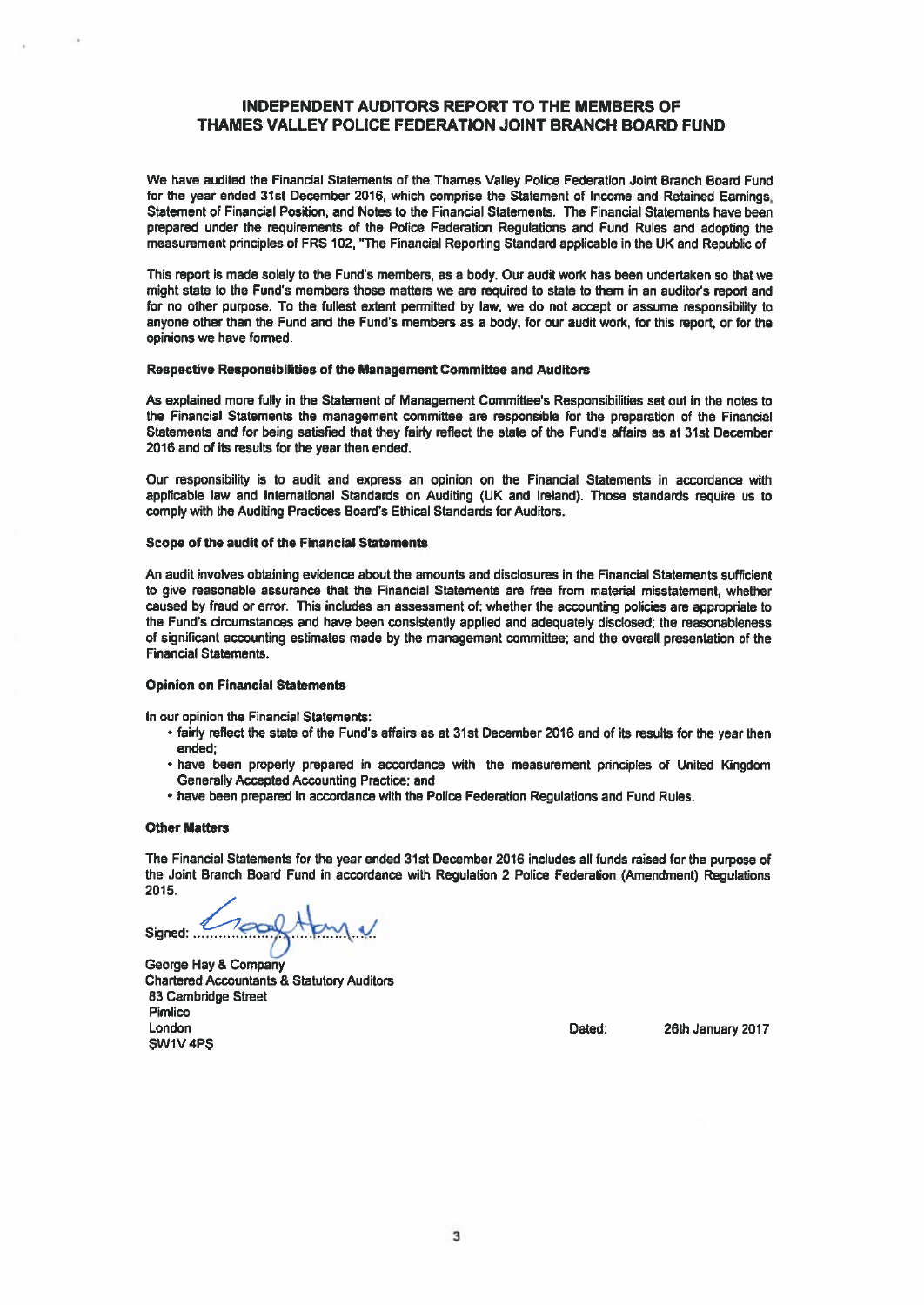## THAMES VALLEY POLICE FEDERATION JOINT BRANCH BOARD FUND

## STATEMENT OF INCOME AND RETAINED EARNINGS FOR THE YEAR ENDED 31ST DECEMBER 2016

|                                                            | 2016<br>£         | 2015<br>£         |
|------------------------------------------------------------|-------------------|-------------------|
| <b>INCOME</b>                                              |                   |                   |
| <b>Weekly Subscriptions</b>                                |                   |                   |
| Constables<br><b>Sergeants</b>                             | 802,170           | 823,523           |
| Inspectors                                                 | 167,310<br>62,733 | 168,389<br>62,586 |
|                                                            |                   |                   |
|                                                            | 1,032,213         | 1,054,498         |
| Less: Payable to Constable Branch Board                    | 72.195            | 74,117            |
| Less: Payable to Joint Central Committee 70%               |                   |                   |
| <b>Constables</b>                                          | 561,519           | 576,466           |
| <b>Sergeants</b>                                           | 117.117           | 117,872           |
| Inspectors                                                 | 43,913            | 43,810            |
|                                                            | 794,744           | 812,265           |
| <b>TOTAL INCOME</b>                                        | 237,469           | 242,233           |
| Less: ADMINISTRATIVE EXPENSES (Note 1)                     | 191,877           | 219,851           |
|                                                            |                   |                   |
| SURPLUS OF SUBSCRIPTION INCOME<br><b>OVER EXPENDITURE</b>  | 45,592            | 22,382            |
|                                                            |                   |                   |
| Add: Other Income - (Note 1.1)                             | 106,075           | 133,505           |
| To include all income as specified in Regulation 2c in the |                   |                   |
| Police Federation (Amendments) Regulation 2015             |                   |                   |
| <b>SURPLUS FOR THE YEAR</b>                                | 151,667           |                   |
| <b>BEFORE GAINS / (LOSSES)</b>                             |                   | 155,887           |
| Gains / (Losses) - (Note 1.2)                              |                   | (310)             |
| Value Adjustments on Investments                           |                   |                   |
| Value Adjustments on Investment Properties                 |                   |                   |
| Deferred Tax on Value Adjustments                          |                   |                   |
|                                                            |                   |                   |
| <b>SURPLUS FOR THE YEAR</b>                                | 151,667           | 155,577           |
| <b>RETAINED EARNINGS BROUGHT FORWARD</b>                   |                   |                   |
| <b>RETAINED EARNINGS CARRIED FORWARD</b>                   | 151,667           | 155,577           |
|                                                            |                   |                   |

清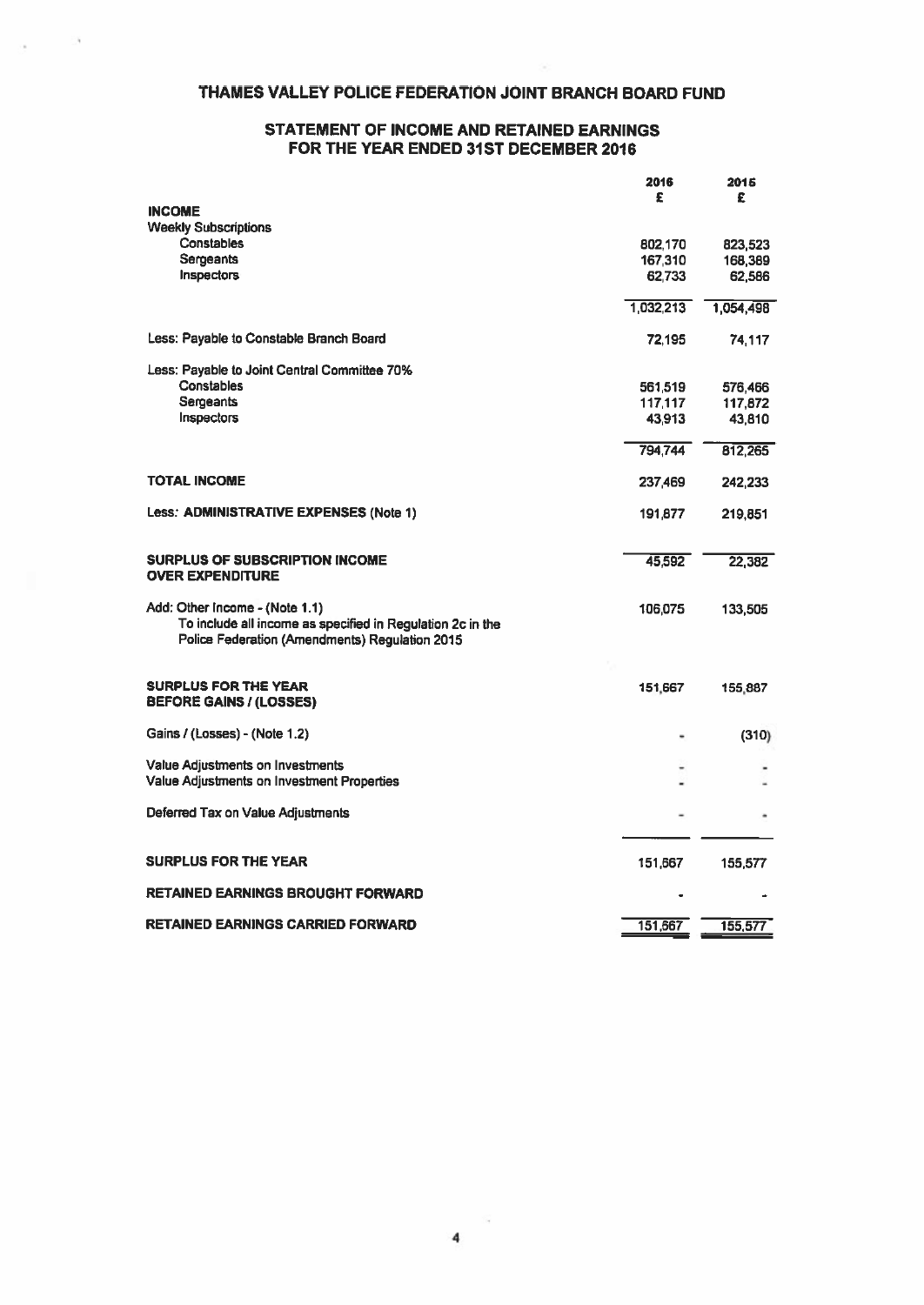## THAMES VALLEY POLICE FEDERATION JOINT BRANCH BOARD FUND

## STATEMENT OF FINANCIAL POSITION AS AT 31ST DECEMBER 2016

|                                                                                                              | 2016<br>Cost<br>£ | <b>Accumulated</b><br><b>Depreciation/</b><br><b>Revaluation/</b><br>Impairment | 2016<br><b>Net Book</b><br><u>Value</u> | 2015<br><b>Net Book</b><br><b>Value</b> |
|--------------------------------------------------------------------------------------------------------------|-------------------|---------------------------------------------------------------------------------|-----------------------------------------|-----------------------------------------|
| <b>TANGIBLE FIXED ASSETS</b>                                                                                 |                   |                                                                                 |                                         |                                         |
| <b>Furniture and Fittings</b>                                                                                | 43,293            | 32,454                                                                          | 10,839                                  | 12,197                                  |
| <b>Computer Equipment</b><br>Others - (Specify)                                                              | 56,124            | 53,491                                                                          | 2.633                                   | 3.589                                   |
| <b>Freehold Land</b>                                                                                         | 50,000            |                                                                                 | 50,000                                  | 50,000                                  |
| <b>Freehold Property</b>                                                                                     | 333,912           | 96,570                                                                          | 237,342                                 | 237,620                                 |
| Welfare home                                                                                                 | 249,500           | 14,970                                                                          | 234,530                                 |                                         |
|                                                                                                              | 732,829           | 197.485                                                                         | 535,344                                 | 303,406                                 |
| <b>CURRENT ASSETS</b><br>Contributions due from Joint Central Committee (Note 4)<br><b>Subscriptions Due</b> |                   |                                                                                 |                                         |                                         |
| Cash at Bank and in Hand                                                                                     |                   |                                                                                 | 1,674.791                               | 1,730,964                               |
| Others - (Specify)                                                                                           |                   |                                                                                 | 23 133                                  | 11,452                                  |
| <b>CURRENT LIABILITIES</b>                                                                                   |                   |                                                                                 | 1,697,924                               | 1,742,416                               |
| Contributions due to Joint Central Committee (Note 4)<br><b>Corporation Tax</b><br>Deferred Tax              |                   |                                                                                 | 3,368                                   | 4,635                                   |
| <b>Sundry Accrued Expenses</b>                                                                               |                   |                                                                                 | 44,666                                  | 7,620                                   |
|                                                                                                              |                   |                                                                                 | 48,034                                  | 12,255                                  |
| <b>NET CURRENT ASSETS / (LIABILITIES)</b>                                                                    |                   |                                                                                 | 1,649,890                               | 1,730,161                               |
| TOTAL ASSETS LESS CURRENT LIABILITIES                                                                        |                   |                                                                                 | 2.185,234                               | 2,033,567                               |
| <b>CREDITORS: Amounts Falling Due After More Than One Year</b><br>(Specify)                                  |                   |                                                                                 |                                         |                                         |
| <b>NET ASSETS</b>                                                                                            |                   |                                                                                 | 2,185,234                               | 2,033,567                               |
| <b>REPRESENTED BY</b><br><b>Retained Earnings</b><br>Other Reserves - (Specify)                              |                   |                                                                                 | 2,185,234                               | 2,033,567                               |
|                                                                                                              |                   |                                                                                 | 2,185,234                               | 2,033,567                               |

We certify that we have fully complied with the Regulation <sup>2</sup> Police Federation (Amendment) Regulations <sup>2015</sup> and disclosed in the F45 all funds of which we are <sup>a</sup> beneficiary. We understand that failure to comply with this Regulation could be deemed <sup>a</sup> criminal andlor Police Disciplinary matter.

These financial statements have been prepared using the measurement principles and provisions of FRS 102.

| Signed      |            | <b>CHAIRMAN</b>  |
|-------------|------------|------------------|
|             |            |                  |
| Signed<br>. | WS-Dr<br>. | <b>TREASURER</b> |

Date financial statements approved: 26th January 2017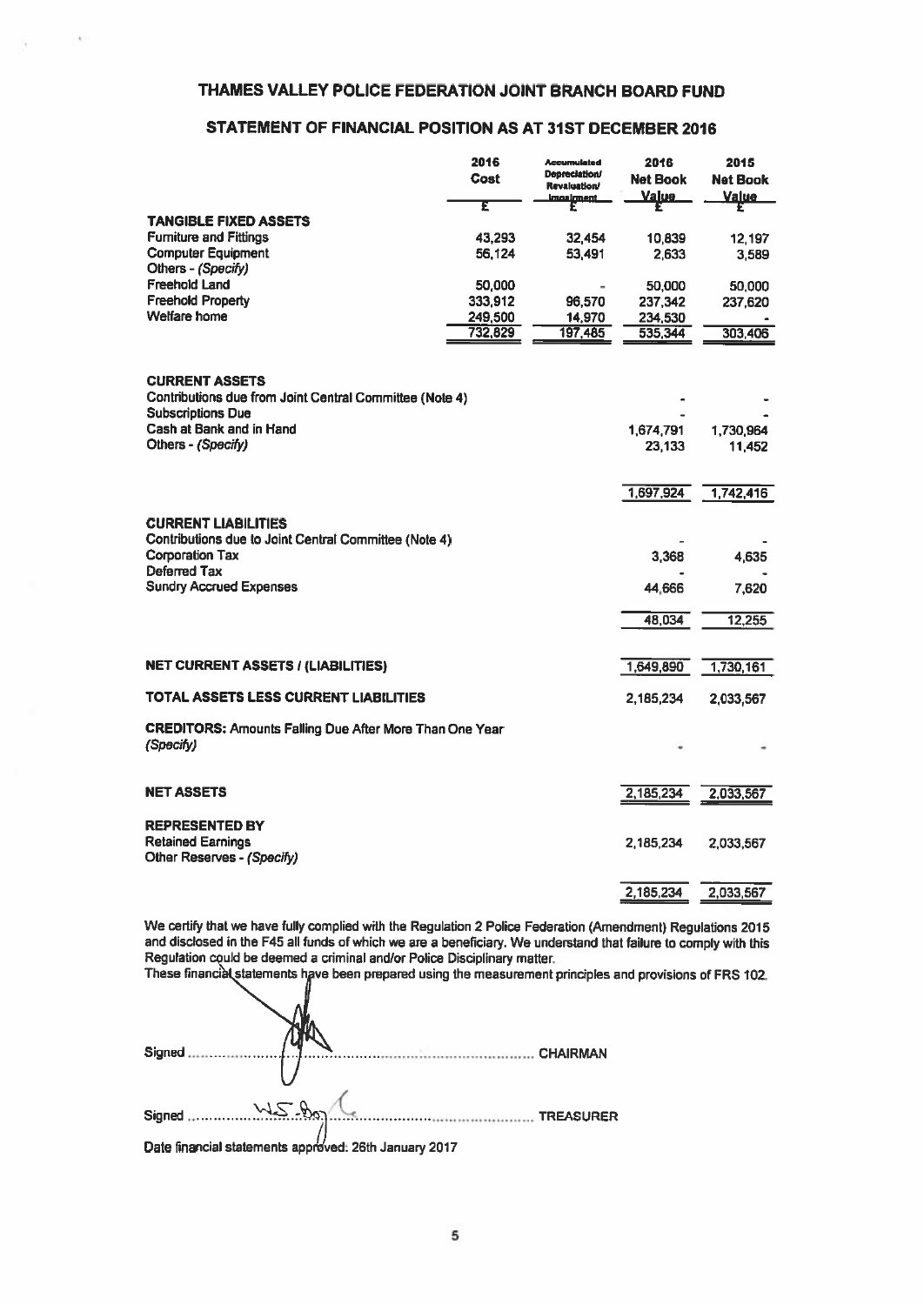|     |                                                                             | 2016            | 2015         |
|-----|-----------------------------------------------------------------------------|-----------------|--------------|
| 1.  | <b>ADMINISTRATIVE EXPENSES</b>                                              | £               | £            |
|     |                                                                             |                 |              |
|     | Accommodation                                                               |                 |              |
|     | Additional Responsibility Payments (Honoraria)                              |                 |              |
|     | <b>Annual Conference</b><br><b>Audit and Accountancy Charges</b>            | 22,762          | 26,340       |
|     | <b>Bank Charges</b>                                                         | 4,716<br>229    | 4,474<br>660 |
|     | <b>Clerical Assistance and Social Security Costs</b>                        | 30.623          | 30,069       |
|     | Communication                                                               | 1.150           | 1.276        |
|     | <b>Computer Consumables</b>                                                 | 8.362           | 7,229        |
|     | <b>Corporation Tax</b>                                                      | 3,381           | 4,635        |
|     | Depreciation                                                                | 25,036          | 11,986       |
|     | <b>Donations</b>                                                            | 4,238           | 7,556        |
|     | <b>Hospitality</b><br><b>Incidental Overnight Expenses</b>                  |                 |              |
|     | Insurance                                                                   | 2,132           | 1.668        |
|     | <b>Meeting Expenses</b>                                                     | 10,723          | 14,910       |
|     | <b>Official Publications</b>                                                | 24,655          | 12,721       |
|     | Postage, Printing and Stationery                                            | 1.964           | 1,799        |
|     | <b>Repairs and Maintenance</b>                                              | 9               | 487          |
|     | <b>Subsistence (Meal Expenses)</b>                                          | 1,801           | 2,073        |
|     | <b>Sundry Expenses</b><br>Travel                                            | 148             | 81           |
|     |                                                                             | 1,731           | 1,972        |
|     | Other Expenses - (Specify)                                                  |                 |              |
|     | Legal and professional                                                      | 1,752           | 7,968        |
|     | Light and heat                                                              | 6,192           | 6,724        |
|     | Office supplies                                                             | 757             | 867          |
|     | Official engagements                                                        | 1,173           | 1,891        |
|     | Presentations and gifts<br>Rates                                            | 5.045           | 364          |
|     | Training                                                                    | 8,453<br>22,222 | 8,360        |
|     | Welfare home running costs                                                  | 2,623           | 15,524       |
|     | Media campaign                                                              |                 | 45,136       |
|     | Pension presentations                                                       |                 | 3,081        |
|     |                                                                             |                 |              |
|     | TOTAL AS PER STATEMENT OF INCOME AND RETAINED EARNINGS                      | 191,877         | 219,851      |
|     |                                                                             |                 |              |
|     |                                                                             | 2016<br>£       | 2015<br>£    |
| 1.1 | <b>OTHER INCOME</b>                                                         |                 |              |
|     |                                                                             |                 |              |
|     | <b>Bank Interest (Gross)</b>                                                | 7,672           | 19,907       |
|     | Diminution on Investments                                                   |                 |              |
|     | <b>Dividends Received</b>                                                   |                 |              |
|     | <b>Donations Received</b><br>Profit / (loss) from Mailshots and Commissions | 24,444          | 51,000       |
|     | <b>Regulation 2c Income</b>                                                 |                 |              |
|     | Commission received                                                         | 2,025           | 2,288        |
|     | <b>Group Insurance Trust subscriptions</b>                                  | 69,424          | 58,710       |
|     | Advertising income                                                          | 2,500           | 1,600        |
|     | Miscellaneous                                                               | 10              |              |
|     |                                                                             |                 |              |
|     | TOTAL AS PER STATEMENT OF INCOME AND RETAINED EARNINGS                      |                 |              |
|     |                                                                             | 106,075         | 133,505      |
|     |                                                                             |                 |              |
|     |                                                                             | 2016            | 2015         |
|     |                                                                             | £               | £            |
| 1.2 | <b>GAINS / (LOSSES)</b>                                                     |                 |              |
|     |                                                                             |                 |              |
|     | Gain / (Loss) on Investments                                                |                 | (310)        |
|     | TOTAL AS PER STATEMENT OF INCOME AND RETAINED EARNINGS                      |                 |              |
|     |                                                                             |                 | (310)        |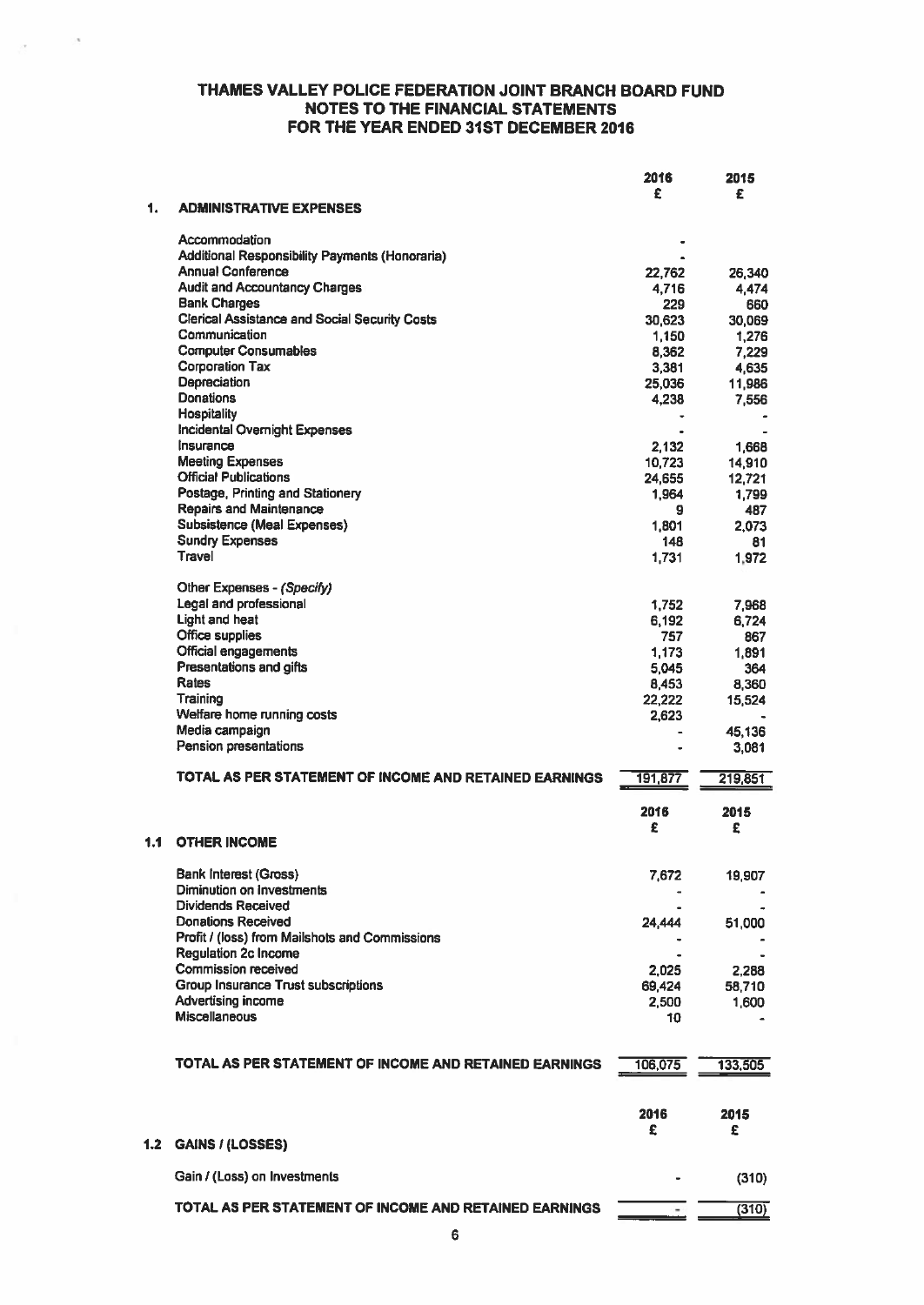#### 2. ACCOUNTING POLICIES

#### A. Basis of Preparing the Financial Statemen

The Financial Statements have been prepared under the requirements of the Police Federation Regulations and Fund Rules and adopting the measurement principles of Financial Reporting Standard <sup>102</sup> Section 1A, 'The Financial Reporting Standard applicable in the UK and Republic of Ireland' (FRS 102) applicable to small entities.

This is the first year in which the Financial Statements have been prepared in accordance with FRS 102 Section 1A -small entities. Refer to note 8 for an explanation of the transition.

The date of the transition is 1st January 2015. The transition to FRS 102 Section IA has resulted in <sup>a</sup> small number of changes in the accounting policies to those used previously.

## B. Accounting Convention

The Financial Statements have been prepared under the historic cost convention.

#### C. Income

Income is primarily derived from subscriptions collected from the Funds members.

Other income sources may include rental / investment income and income generated from providing member services.

#### 0. Expenditure

Expenditure is shown inclusive of Value Added Tax.

#### E. Depreciation

Property - (Specify)

Depreciation has been calculated at rates required to write off the relevant assets over their anticipated lives.

The applicable annual rates are: Furniture and Fittings<br>
Computer Equipment<br>
Computer Equipment<br>
1999 - 25% straight line basis Other Assets

- 25% straight line basis - 25% straight line basis

Freehold Land Not depreciated Freehold Property **Freehold Property 50 years straight line basis** Velfare home **SO** years straight line basis 15 years straight line basis

#### F. Taxation

Provision is made for Corporation Tax in respect of the Fund's liability to taxation on investment income. capital gains and income derived from third party transactions.

## G. Investments (if applicable)

Investments and investment properties are shown in the Financial Statements at market value.

#### H. Deferred Taxation (if applicable)

Deferred taxation is provided on the liability method to take account of timing differences between the treatment of certain items for accounts purposes and their treatment for tax purposes.

#### I. Other Policies . (Specify)

Pensions

Pension contributions are charged to the Statement of Income and Retained Earnings as incurred. These contributions are paid into the private money purchase schemes.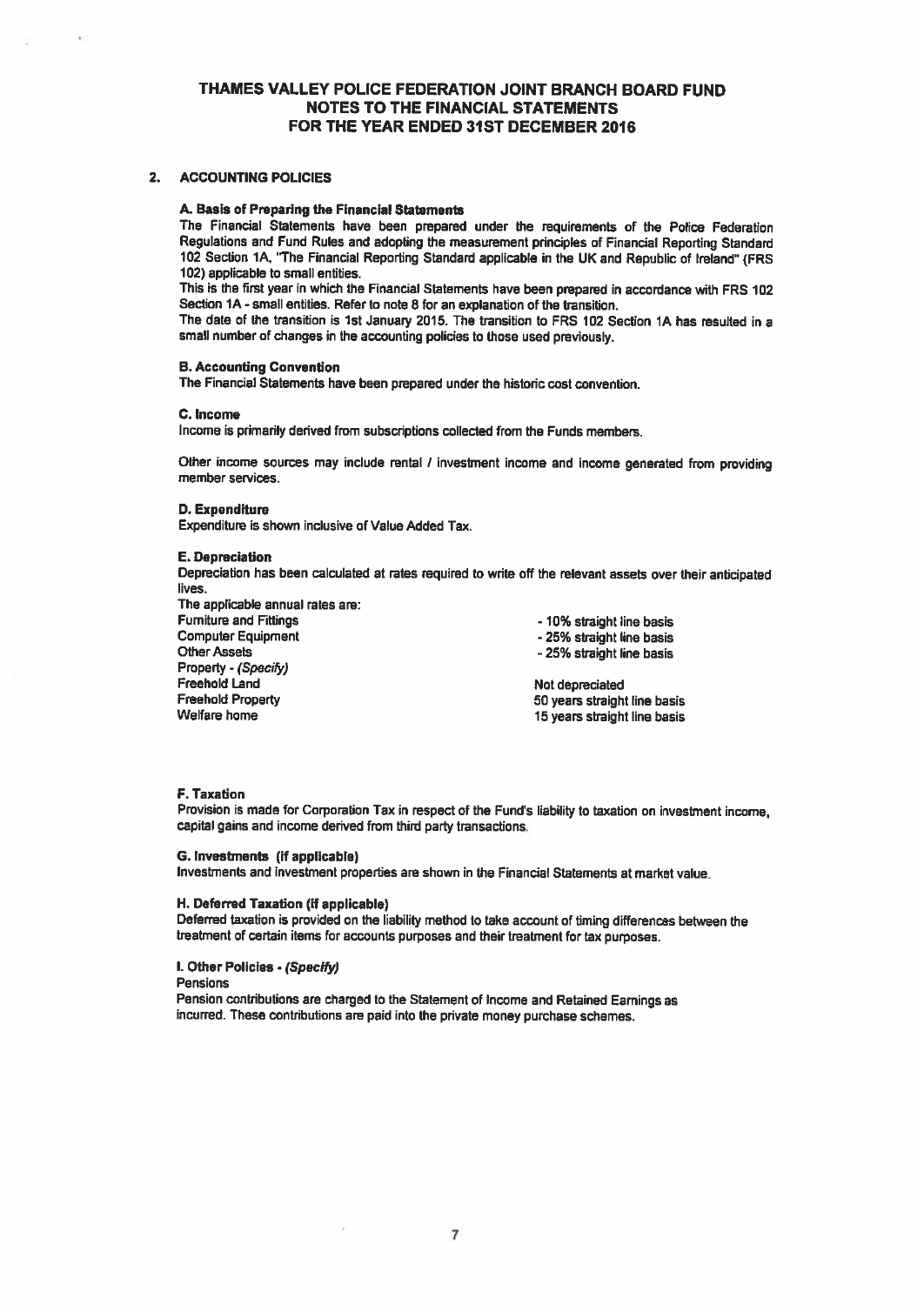## 3. STATEMENT OF MANAGEMENT COMMITTEE'S RESPONSIBILITIES

Regulation 18(2) of The Police Federation Regulations (as amended) requires the Committee, in relation to Federation funds held by it, to keep accounts showing all monies received or paid out and to cause the Financial Statements for each year to be audited by an independent auditor. In causing the Financial Statements to be prepared, the Committee is required to:

- Select suitable accounting policies and apply them consistently.
- Make judgements and estimates that are reasonable and prudent.
- Ensure that the Financial Statements are prepare<sup>d</sup> on the going concern basis unless it is appropriate to presume otherwise.

The Committee is responsible for keeping adequate accounting records and also is responsible for safe guarding the assets of the Fund and hence for taking reasonable steps for the prevention and detection of fraud and other irregularities.

## 4. CONTRIBUTIONS DUE FROM / (TO) JOINT CENTRAL COMMITTEE

|                   | 2016 | 2015   |
|-------------------|------|--------|
|                   | £    |        |
| <b>Constables</b> | ۰    | ٠      |
| Sergeants         | ٠    | $\sim$ |
| Inspectors        | ٠    |        |
|                   |      |        |

## 5. CONTRIBUTING AND NON CONTRIBUTING MEMBERS AT 31ST DECEMBER 2016

|                               | 2016<br><b>No. of Contributing</b><br><b>Members</b> | 2015  | 2016<br><b>No. of Non Contributing</b><br><b>Members</b> | 2015 | 2016<br>Others <sup>*</sup> | 2015      |
|-------------------------------|------------------------------------------------------|-------|----------------------------------------------------------|------|-----------------------------|-----------|
| Cadets                        |                                                      |       | ۰                                                        |      |                             | $\bullet$ |
| Constables                    | 3,284                                                | 3,407 | ۷                                                        |      |                             | ۰         |
| Sergeants<br>Inspectors/Chief | 647                                                  | 650   |                                                          |      |                             |           |
| Inspectors                    | 242                                                  | 242   |                                                          | -    |                             |           |
|                               | 4,173                                                | 4,299 |                                                          |      |                             |           |

This column refers to those members who are non contributors by virtue of receiving no pay, being on unpaid maternity leave or serving officers on career breaks. (JBB Circular 53/96 refers)

#### 6. INVESTMENTS (if applicable)

|                             | 2016<br><b>Market</b><br><b>Value</b> | 2015<br><b>Market</b><br><b>Value</b> |
|-----------------------------|---------------------------------------|---------------------------------------|
|                             |                                       |                                       |
| <b>Equities</b>             | $\blacksquare$                        |                                       |
| <b>Fixed Interest Funds</b> | ٠                                     | $\omega$                              |
| <b>Unit Trusts</b>          | ٠                                     | ٠                                     |
| Others - (Specify)          | ٠                                     |                                       |
|                             |                                       |                                       |
|                             | ۰                                     |                                       |

## 7. INVESTMENT PROPERTIES (if applicable)

|                              | 2016<br><b>Market</b><br><b>Value</b> | 2015<br><b>Market</b><br><b>Value</b> |
|------------------------------|---------------------------------------|---------------------------------------|
| <b>Investment Properties</b> | ۰                                     |                                       |
|                              | $\overline{a}$                        |                                       |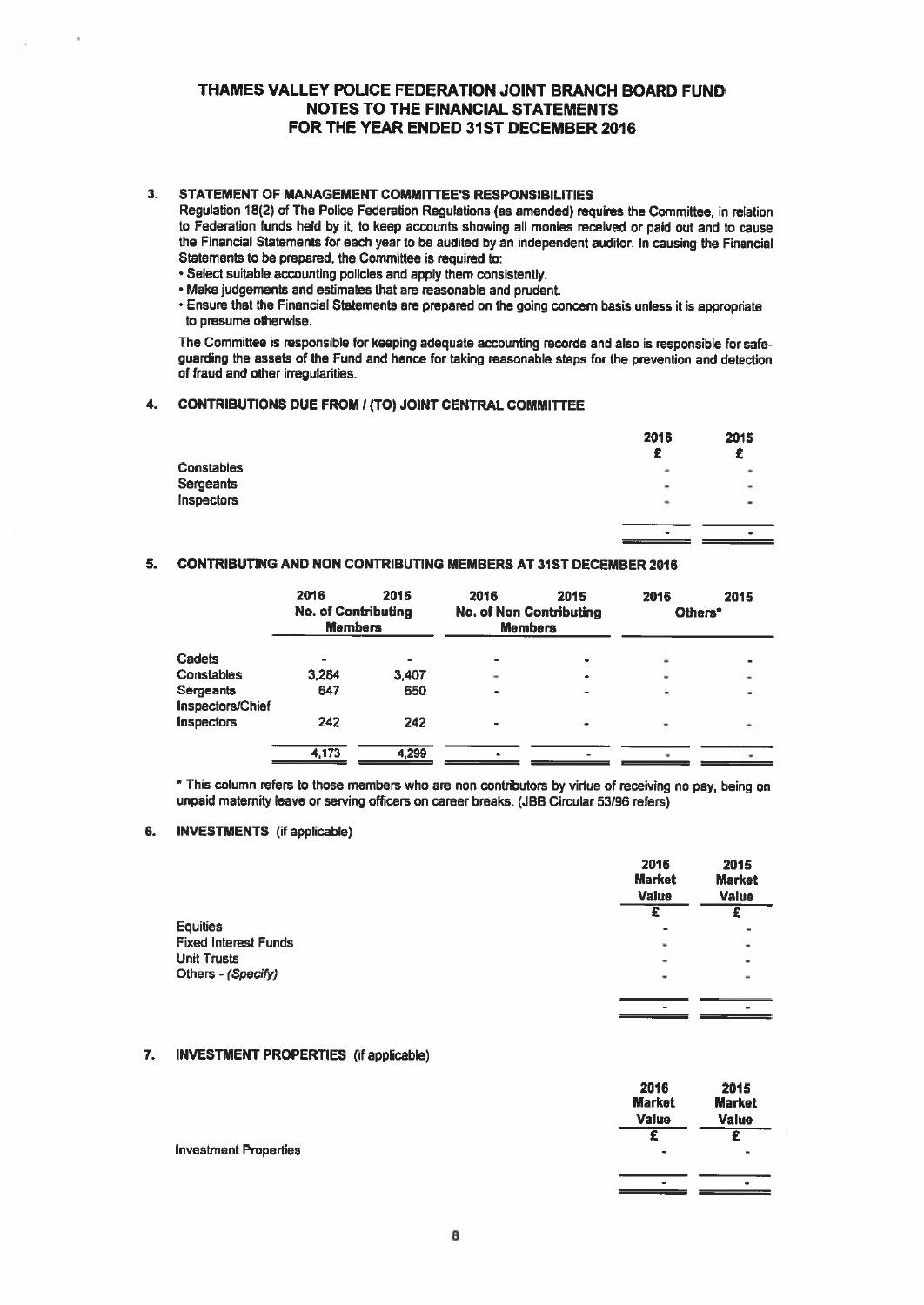## 8. TRANSITION TO FRS 102 SECTION 1A - SMALL ENTITIES

This is the first year that the entity has presented Financial Statements complying with the measurement principles of FRS 102 Section 1A. The entity has restated the comparative prior year amounts (where applicable) in accordance with FRS 102 Section 1A requirements.

## CHANGES UNDER FRS 102 SECTiON IA - SMALL ENTITIES

- 1. Investments and investment properties are now measured at market value rather than at historic cost.
- 2. Deferred tax on change in measurement of investments from historic cost to market value.

## Restated Statement of Financial Position

|                                                                      | <b>Explanation</b> |                |
|----------------------------------------------------------------------|--------------------|----------------|
| Original Retained Earnings at 31 December 2015                       |                    | 2.033.567      |
| Restatement of Investments and Investment Properties                 |                    |                |
| Deferred Tax on Restatement of Investments and Investment Properties | $\overline{2}$     | $\blacksquare$ |
| Restated Retained Earnings at 31 December 2015                       |                    | 2,033,567      |
|                                                                      |                    |                |

## Restated Statement of Income and Retained Earnings

|                                                                      | explanation |         |
|----------------------------------------------------------------------|-------------|---------|
| Original Surplus / (Deficit) for the Year Ended 31 December 2015     |             | 155.577 |
| Restatement of Investments and Investment Properties                 |             |         |
| Deferred Tax on Restatement of Investments and Investment Properties | 2           |         |
| Restated Surplus / (Deficit) for the Year Ended 31 December 2015     |             | 155,577 |

 $E = E \cdot E =$ 

## 9. CONTINGENT LIABILITY

Solicitors are investigating the Trust holding the Group Insurance Scheme. It may be that <sup>a</sup> liability exists to the Trust by the Branch Board.